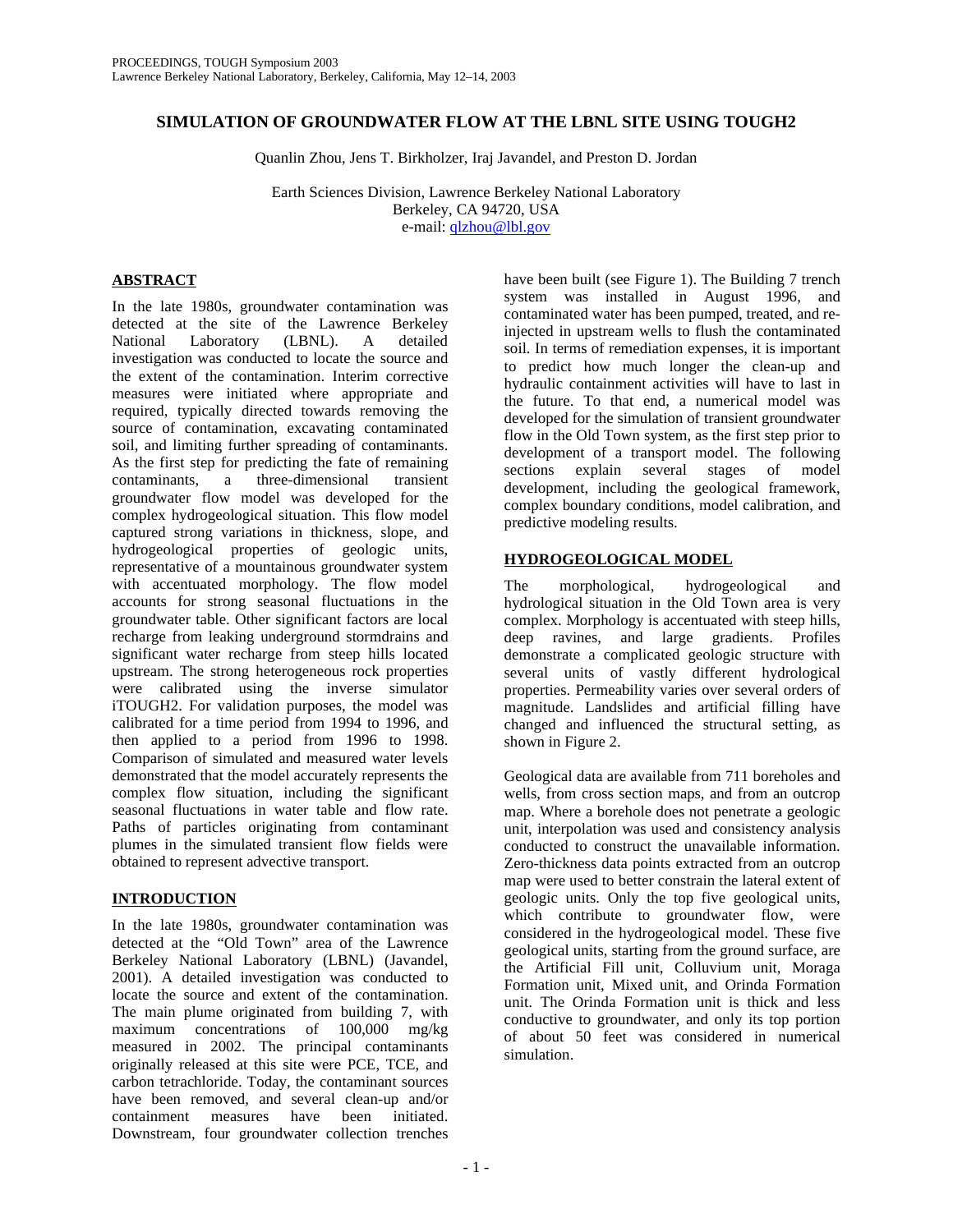

*Figure 1. Contaminant plumes in the LBNL's Old Town area, with buildings in blue, roads in black, groundwater collection trenches in red, and model boundary in red line.* 



*Figure 2. The west-east A-A' and south-north B-B' cross sections of geologic profiles, with seasonal fluctuations of the water table* 

The center of the Old Town area is located in a relatively flat part of the mountainous LBNL site. In the eastern direction of the Old Town area is a steep uphill gradient. Steep down gradients exist to the west and south (see Figure 2). Certain parts of the Old Town area have been artificially filled to create a flat ground surface. The maximum thickness (about 37 feet) of the Artificial Fill unit is located north of Building 6 and west of Building 7. Only this area is hydrogeologically important, since the groundwater table in all other areas is below this unit. A thin layer of the Colluviam unit, less than 10 feet thick, exists in most of the Old Town area. This soil layer does not conduct groundwater in most areas because the water table fluctuates within underlying units. The mixed unit, having a low permeability, is present in the area of the main contaminant plume, with maximum thickness of 30 feet in the northern edge of Building 7.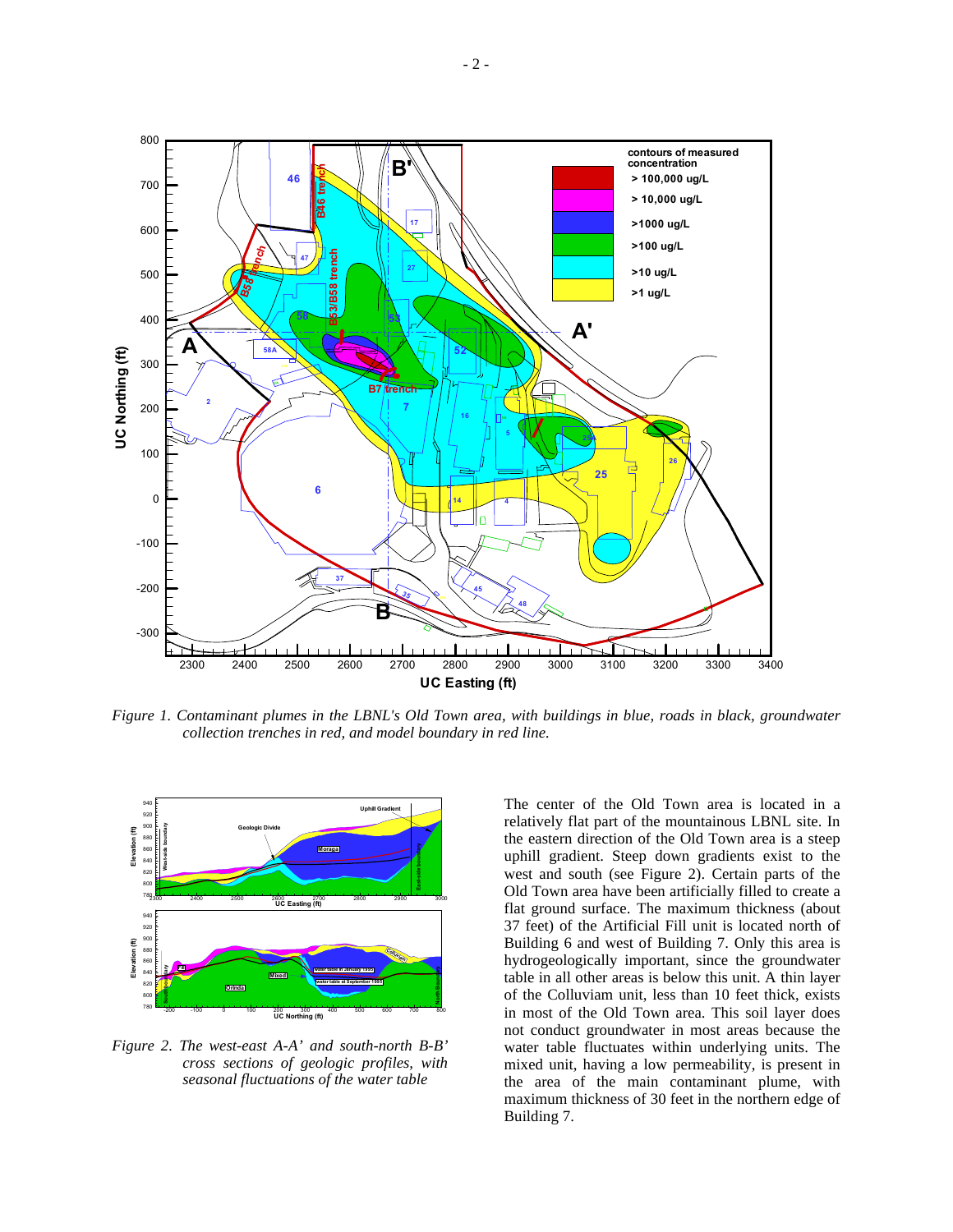

*Figure 3. Contours of the bottom elevation of Moraga geologic unit with borehole data point, and model boundary with monitoring wells used to prescribe boundary conditions.* 

Compared with the four geological units mentioned above, the Moraga Formation is the most permeable and important unit for conducting saturated groundwater flow. Figure 3 gives the bottom elevation of the Moraga unit, and identifies the three Moraga bowls in the Old Town distinct areas, where the Moraga unit is thick as the bottom elevation forms a deep valley or bowl. These areas are defined to behave as Moraga bowls. The first one, referred to as Large Bowl, is located in the area of buildings 52, 53 and 27 in the north (see also Figure 2 for cross sections). The maximum thickness is about 85 feet, and saturated groundwater flows in the highly permeable zone from the upstream boundary downward to Building 46. The second Moraga bowl, referred to as Small Bowl, underlies Building 6, with a maximum thickness of about 35 feet. This bowl is smaller, but potentially important because contaminants may spread within this bowl, then flow toward Building 58 in the west. In the south, the third Moraga bowl, South Bowl, underlies Building 25. These Moraga bowls are important factors in the hydrogeological layers: flow may fill these bowls during the wet seasons, but water leaves these bowls only if a given water level is reached such that outflow is possible.

Note also that a geological divide exists between the Large Bowl and the area downstream of Building 58. Constructed by the less permeable mixed and Orinda units, this divide prevents groundwater flow in the east-west direction and forms the constrained channel for groundwater flow in the Large Bowl. It may explain the co-existence of two separate contaminant plumes originating in the north edge of Building 7.

The main plume flows in the Small Bowl toward Building 58, and the small plume flows in the Large Bowl toward Building 46 (see Figure 1).

## **DEVELOPMENT OF NUMERICAL MODEL**

One of the main modeling challenges in developing the numerical groundwater model for the LBNL Old Town area is the determination of the model boundary and the boundary conditions in the mountainous site. Another challenge is to accurately estimate infiltration by rainfall through unpaved areas in the urbanized site and infiltration through leaking storm drains in some particular areas.

## **Model Domain and Boundary Conditions**

The model domain included the two major contaminant plumes (the Building 7 plume and the Building 25 plume) and all three water-bearing Moraga bowls. Because of the complexity of the system, defining appropriate boundary conditions is difficult: the water table in the Old Town area varies significantly in time and space. Therefore, model boundaries were placed along monitoring wells so that the measured water table could be used as a boundary condition (see Figure 3). Where monitoring wells were not available, information on flow paths was used to define no-flow boundaries or spatially uniform-head conditions. Vertically, the system extends from the ground surface to about 60 feet below the top of the Orinda Formation (bedrock).

The model boundary consists of four boundarysegment groups with water table prescribed and four no-flow boundary segments connecting these groups. In Figure 3, the no-flow segments are indicated in black line and the first-type segments are indicated in red line. Each of the segment groups consists of at least one boundary segment. Along a segment, when water table varies slightly in space, the timedependent water table measured at one representative well was used as the first-type condition. Where the water table varies significantly, two representative wells and spatially linear interpolation were used to determine the first-type condition at each node/cell on the segment. Note that all the first-type conditions with either a uniform-head or a spatially varying head are time-dependent.

Groundwater flow from the uphill region into the model domain is a main water source for the Old Town groundwater system. Of the four upstream segments with the first-type condition, the segment along the Large Bowl is most important because the major fraction of the boundary inflow is through this segment. Significant amounts of water flow within the permeable Moraga Formation unit into the Large Bowl. This segment is referred to as "B52 influx" segment.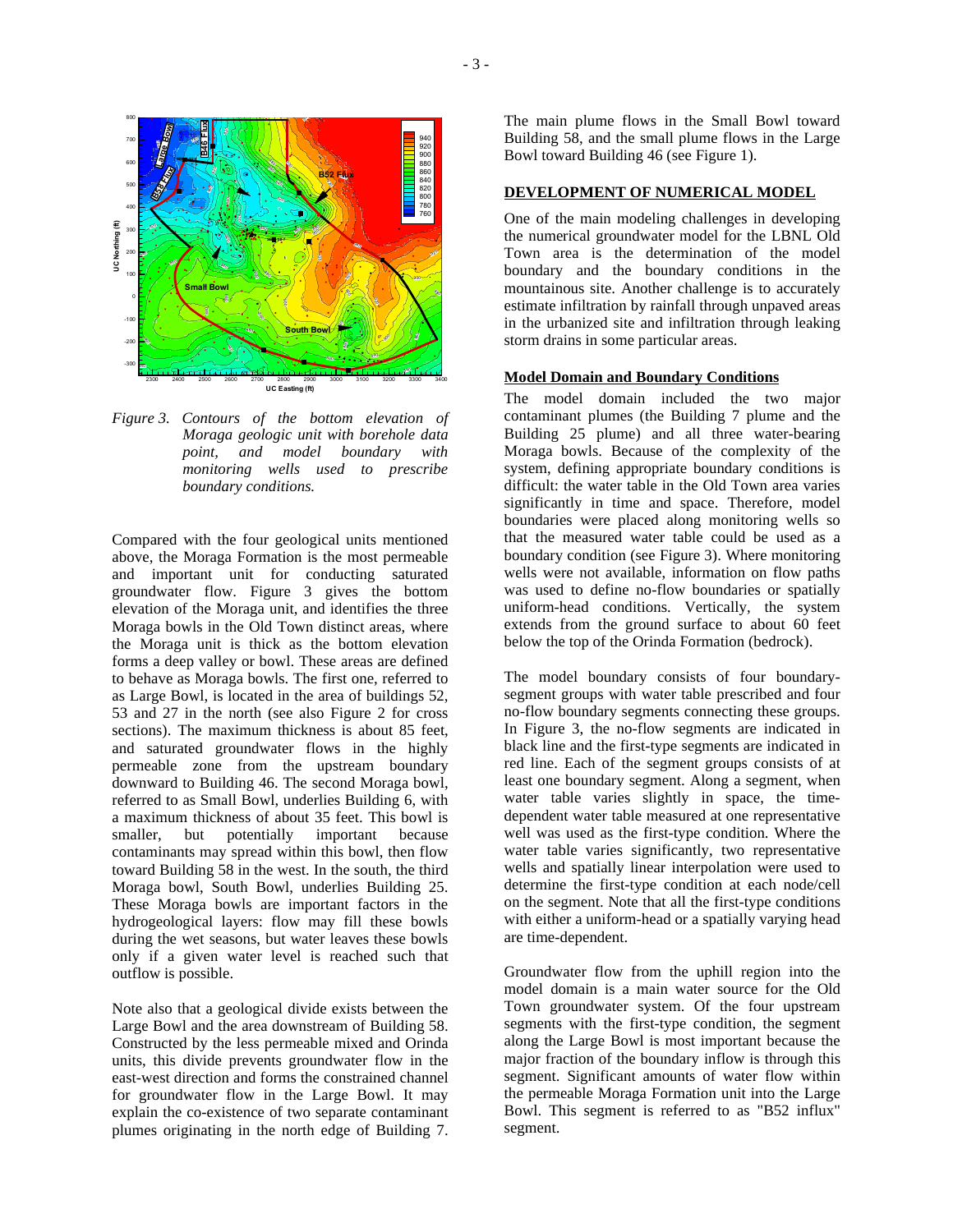Of the downstream boundary segments, the B46 segment located at the east edge of Building 46 is most important for groundwater ouflow. A groundwater collection trench extends along this boundary, where contaminated water was collected for remediation. The small cross section of the Moraga Formation unit below the water table accounts for most of the system outflow. The B58 boundary segment located near Building 58 and the B58 trench accounts for a small fraction of the total outflow. Contaminated groundwater has been collected there since 1998.

#### **Recharge and Storm Drains**

Groundwater flow in the Old Town area is strongly affected by direct infiltration from rainfall, as well as from leakage out of storm drains. Careful estimate of infiltration from these water recharge sources is essential for the model. The areal net recharge through unpaved areas is calculated from rainfall intensity, the area of the unpaved areas, and a recharge factor (fraction of rainfall infiltrating into groundwater). Appropriate recharge factors were estimated from the slope of the topography and the properties of the surface soil. Some buildings with infiltration areas around them also contribute to direct infiltration, because the rainfall on their roofs directly drains into neighboring areas. In all paved areas, like parking lots or street, a very small recharge factor of 0.02 was used to represent unaccounted infiltration through small flower beds, which are too small to be included individually.

Leakage through storm drains is hard to estimate, because the amount of leaking water depends on many parameters, such as catchment area, type of damage, and soil type. However, this kind of recharge can be very important to the local groundwater system. Evidence of eroded metal pipes and rupturing of concrete pipes was observed in the field. The storm drain located in the north edge of Building 7 was believed to leak significantly. This storm drain consists of four pipe segments with different catchment areas. Each segment receives direct discharge from its catchment and discharge from the upstream pipe segment. The total flow rate into the segment depends on its catchment area, the flow rate coming from the upstream pipe, a recharge factor defining the relative amount of leakage into the underlying area, and the rainfall rate.

### **Calculation of Water Table**

The TOUGH2 code with module EOS9 was used for the forward simulation of saturated-unsaturated groundwater flow (Pruess et. al., 1999). While TOUGH2-EOS9 is designed for the simulation of unsaturated and saturated flow, the main focus of our research was on the saturated flow region. Therefore, a simple linear model was used for the relative permeability and capillary pressure functions in the unsaturated flow region. The inverse version of this code, iTOUGH2, was used for model calibration (Finsterle, 1999). A preprocessor and postprocessor was developed in  $C_{++}$  to construct the input files for TOUGH2 and iTOUGH2, and to analyze simulation results.

The water table elevation can be directly obtained from the results of pressure and saturation in TOUGH2 simulations. A model element is considered saturated when its calculated pressure is larger than the reference air pressure and when saturation is close to or equals 1.0. Water table elevation was calculated from the elevation and calculated pressure of the first saturated element in a vertical column, as follows

$$
Z_{wt} = Z + \frac{P - P_{air}}{\rho_w g}
$$

where  $Z_{wt}$  is the elevation of water table (in meters), *Z* and *P* are the elevation and calculated pressure of the top saturated element, *Pair* is the reference pressure in Pa,  $\rho_w$  is the density of water, and *g* is the gravitational acceleration.

#### **Heterogeneity Calibration**

Strong hydraulic-conductivity variation between different geological units is exhibited in hydraulic<br>conductivity measurements. About 108 measurements. About 108 measurements were obtained in the Old Town area using slug tests, pumping tests, and tracer tests. Each of the measured hydraulic conductivity values was assigned to one of the five geologic units, depending on the location of well screen. Most of the measurements in the model domain were conducted for the two most important geological units, the Moraga Formation and Orinda Formation. The geometric means of hydraulic conductivity for the Artificial Fill, Colluvium, Moraga, Mixed, and Orinda units are 2.75e-7, 1.12e-7, 2.81e-6, and 4.27e-8 m/s, respectively. However, the large standard deviation in measured hydraulic conductivity for each unit indicates that strong heterogeneity exists within each geological unit (as shown in Figure 4). For example, the most permeable Moraga zone is located in the Large Bowl with a maximum value of 3.98e-4 m/s, whereas the smallest conductivity is located in the north edge of Building 7, a value of 1.26e-9 m/s.

Capturing the strong heterogeneity within the Moraga Formation, Mixed, and Orinda Formation is particularly important, because these three units are either the most conductive or important for maintaining high water table measured in some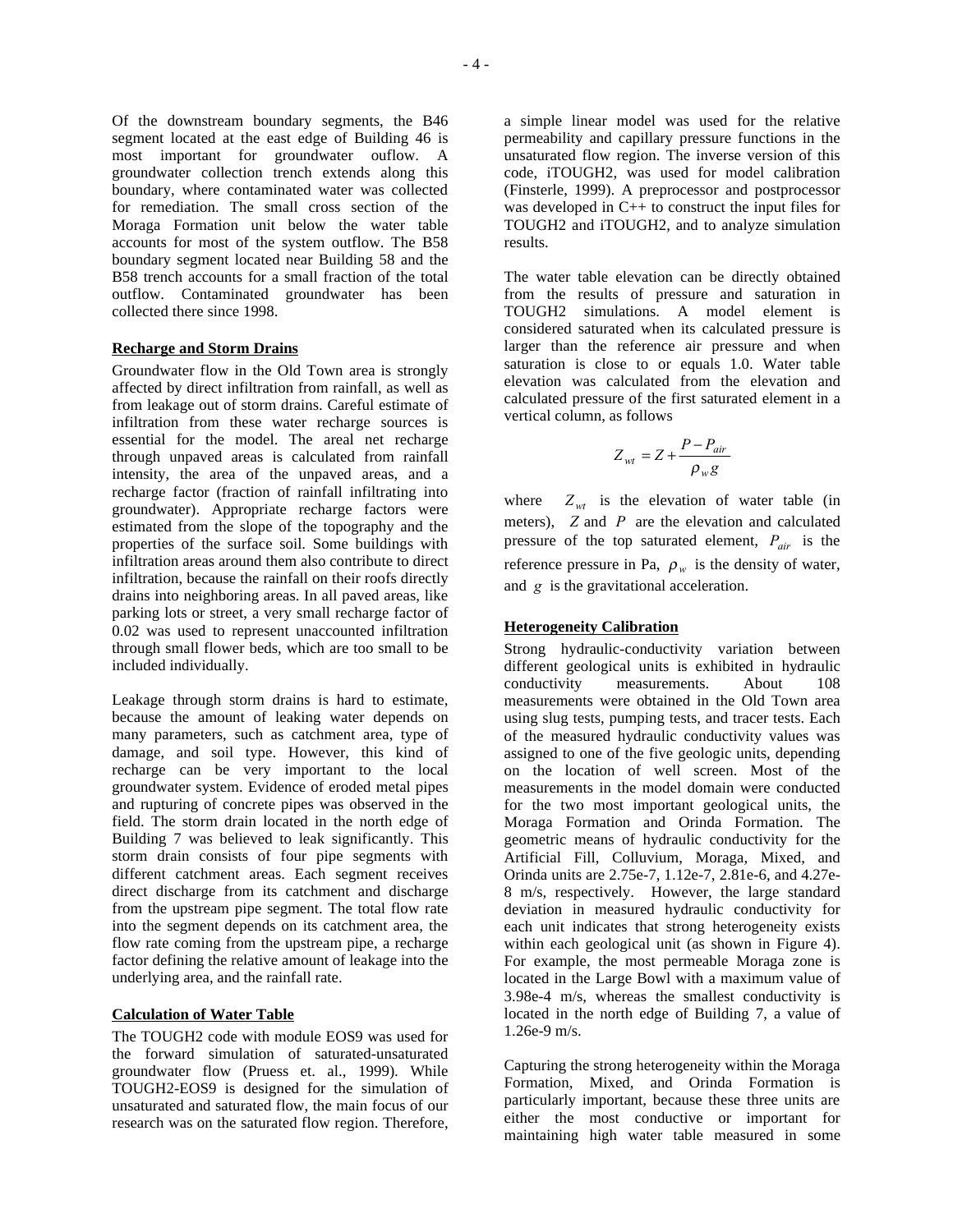specific areas. Rock zones having different rock properties in each unit were defined using clusters of hydraulic conductivity measurements. Rock properties within the Artificial Fill and Colluviam units were assumed homogeneous, because few measurements of hydraulic conductivities were available to define the heterogeneity of rock properties.



*Figure 4. Calibrated hydraulic conductivity vs their prior values, and measured hydraulic conductivity for each defined rock zone.* 

The iTOUGH2 version 4.0 code (Finsterle, 1999) was used to calibrate hydraulic conductivity and "effective" porosity in the 19 rock zones defined within the five geological units. The geometric mean and standard deviation of hydraulic conductivity in each rock zone were calculated using available measurements. Calibration was conducted based on the measured water table in a number of monitoring wells and on the flow rate of water collected in the groundwater collection trenches at Buildings 46 and 58 during calibration (1994–1996).

To obtain realistic and accurate rock properties using the transient measured water table and collected flow rate, four separate but interconnected groundwater subsystems were defined, based on their flow characteristics (see Figure 5). The calibration was conducted in two steps. In the first step, rock properties specific to a subsystem were calibrated independently, using the measurements within the subsystem. In the second step, the rock properties for more than one subsystem were calibrated using all measurements in the entire groundwater system. This calibration method was used to avoid unphysical results obtained using the do-all-at-once method, which produced very small seasonal fluctuations around the mean water table at some wells. As shown in Figure 6, the match between measured and simulated water table in most monitoring wells was very good.

The "effective" porosity calibrated in the iTOUGH2 procedure is a model parameter that may be much smaller than the actual physical porosity. For example, thin layers of higher hydraulic conductivity and high porosity were found in the Mixed unit within bedrock of otherwise very low conductivity and porosity, leading to fast response to water table change with high seasonal fluctuations.

## **MODEL PREDICTION**

The calibrated numerical model was used to predict groundwater flow in the Old Town system during the period of July 1, 1996, to June 30, 1998. In this period, the groundwater system was perturbed by pump-and-treat facilities established for the remediation of contaminated groundwater. Contaminated groundwater was extracted, treated, and finally reinjected into the groundwater system to flush the contaminated groundwater to downstream trenches. Because the objective of this investigation is to understand the general pattern of groundwater flow in the Old Town area, and since future investigation with a very fine numerical mesh will specifically focus on the contaminant transport plume in the north edge of Building 7, the effect of the remediation facilities on the local flow was neglected in this study.



*Figure 5. Simulated water table contour and velocity field at water table at February 1998.* 

#### **Flow Results**

Figure 5 shows water table contours and flow velocity vectors simulated at February 1998, representing the wet winter season. The velocity in the Large Bowl subsystem is large in comparison with that of the other three subsystems. The recharge to this bowl is from inflow through the upstream boundary, from the South-Orinda subsystem (due to steep hydraulic gradients), and from infiltration by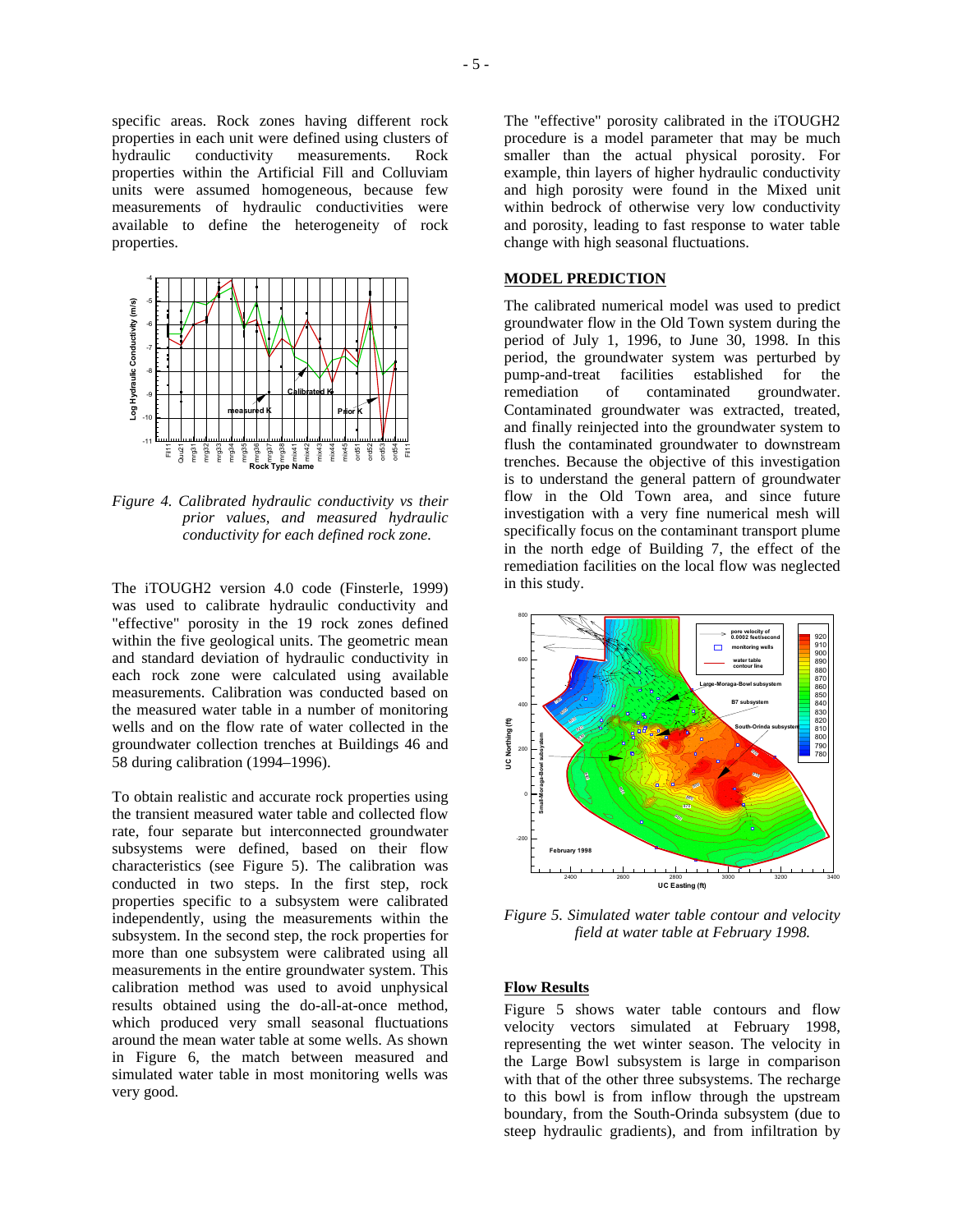rainfall and through leaking storm drains. Flow goes through a narrow channel of saturated Moraga unit from the southeast to the northwest. In comparison with the summer dry season, the water table is higher, and the total flow-bearing area of the channel is larger. This area varies from the southeast to the northwest. The smallest area occurs at the Building 46 boundary, resulting in the maximum velocity in the subsystem. In the summer dry season, groundwater flow results from the inflow through the upstream boundary and from the South-Orinda subsystem. The flow-bearing cross-sectional area of the saturated Moraga unit on the upstream boundary is much smaller than in the winter, and less inflow occurs through the B52 boundary segment. As a result, the water table returns to a lower level and produces less discharge through the channel due to its smaller flow-bearing cross-sectional area. Outflow rate through the Building 46 boundary is also much smaller.

In the Building 7 subsystem, the water table remains at a high level within the Moraga Formation and the Mixed unit. All geological units in this area are much less permeable than elsewhere. As a result, the velocity or flux is small. The subsystem receives recharge (1) from the South-Orinda subsystem, (2) from unpaved-area rainfall, and (3) from leaking storm drains. Groundwater flows into the Large Bowl subsystem because of steep hydraulic gradients. In the winter, the leakage of the storm drain in the north edge of Building 7 gives rise to significant flow into the Large Bowl subsystem. Groundwater flowing away from the Building 7 area goes to the northwest, and then is divided by the geological divide of Mixed and Orinda Formation (see Figure 3). This groundwater feature can explain the two co-existing contamination plumes, one toward Building 46 along the large Moraga bowl, and the other toward Building 58. The latter is of much higher concentration than the former plume because the velocity in the latter plume is much smaller (see Figure 7).

Some amount of flow goes through the Small Bowl in the Small Bowl subsystem. This system is recharged from (1) the upstream flow in the permeable Orinda area and (2) recharge from the unpaved areas and storm drain leakage. The flow rate is very stable in the downstream of the subsystem because seasonal fluctuations in the water table is very small. In addition, the effect of recharge resulting from the storm drain leakage can be seen in the winter season. Velocity fields also indicate some exchange flow rate with the Large Bowl subsystem. The exchange flow rate is larger in winter than in summer.

In most of the South-Orinda subsystem, the flow rate is very small owing to the small hydraulic conductivity of the Orinda Formation unit. In the area of Orinda zone with much higher hydraulic conductivity, noticeable flow rate from the upstream boundary can be seen. It is this flow rate that recharges the Small Bowl underlying Building 6. In the South Bowl, velocity is also noticeable because of the high hydraulic conductivity of the Moraga Formation.



*Figure 6. Comparison of the measured and predicted water table at two representative wells in the Large-Moraga-Bowl subsystem and the Building 7 subsystem.* 

In addition, local water mounts can be seen from water table contours in the winter season, as shown in Figure 5. All water mounts occur in the unpaved areas that have small hydraulic conductivity in underlying units. In the summer, the water table is smooth, and lower than in winter seasons.

Figure 6 shows a very good match between the predicted and measured water table at two monitoring wells in the Large Bowl subsystem and the Building 7 subsystem. This indicates that the groundwater flow model was validated against measurements.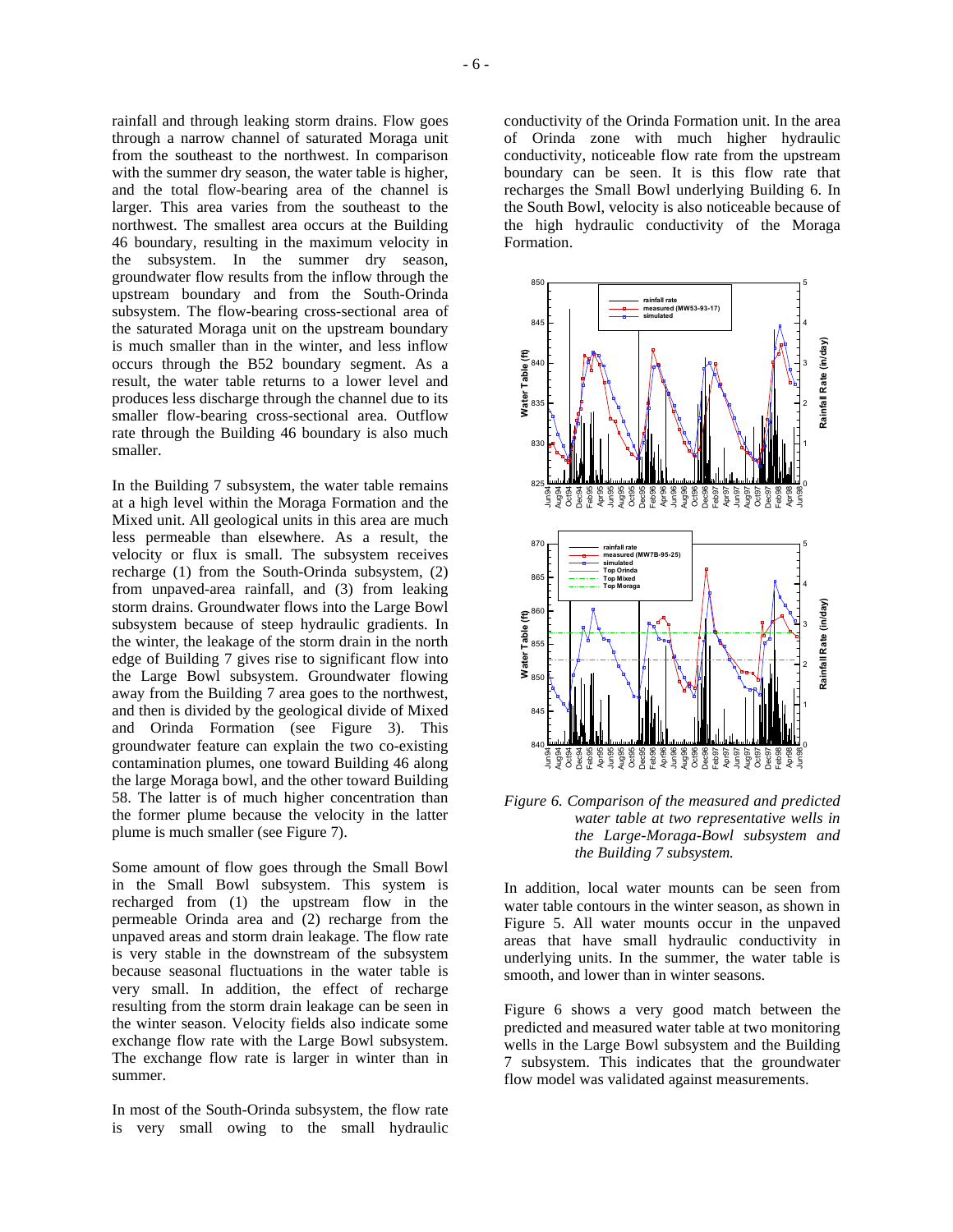### **Advective Transport Results**

In this section, advective transport results were analyzed using a particle-tracking procedure. The groundwater flow is highly transient, with seasonal fluctuations in the water table and strong temporal variations in groundwater velocity. However, for simplicity, the streamlines of particles originating from the major Building 7 plume and other plumes in steady-state flow were calculated using Tecplot. Four particular transient flow fields (in a year) were used as steady-state flow, and the streamlines obtained on October 1997 were shown in Figure 7.



*Figure 7. Trajectories of particles originating from contaminant plumes using steady-state flow.* 

In any season, particles originating from the B7 lobe migrate in two different directions in any season. One is to the northwest, toward the B58 boundary, the other is to the north, toward the B46 boundary. Some particles may change their direction in different seasons, depending on the local flow field. In July 1997, the particles originating in the southwest side of the major plume move toward the B58 boundary, whereas the particles originating in the northeast side of the major plume move northward along the geological divide to the B46 boundary. Particles originating from the center of the major plume move downgradient northwest, until they reach an area where the flow is almost stagnant. The stagnant area is south of Building 53, where the regional flow in the Large Bowl encounters the flow going north from the geological barrier. no flow occurs at the saddle of the geological barrier, and no particles were found to cross the barrier toward the B58 boundary. In October 1997, recharge from the 9-inch rainfall elevates the water table, and some water flows through the saddle toward the B58 boundary. This flow results in some particles migrating through the saddle toward the B58 boundary. No stagnant area occurs around the major plume, and particles

originating in the center of the plume migrate northward along the geological barrier. In January 1998, a heavy rainfall of 19 inches a month occurred. As a result, the velocity in the Moraga channel became larger, and water table became higher. On the other hand, the water table at the geological barrier was also higher, resulting from the large recharge through the overlying unpaved area. As a result, no flow occurred at the saddle, and no particles migrated westward to the B58 boundary through the saddle. In April 1998, while the velocity in the Moraga channel is still large, the high water table in the geological barrier area disappeared. A large amount of water flowed through the saddle to the B58 boundary, carrying many particles with it.

Although the contaminant transport is highly transient with seasonal fluctuations of velocity, most particle paths are stable or have small seasonal variations, except the significant variations around the saddle of the geological barrier mentioned above. Particle paths, as shown in Figure 6, are similar in the directions of the measured transport plume. This indicates that the groundwater flow model can produce reasonable flow fields.

## **CONCLUSIONS**

A geological model of the LBNL Old Town area was developed based on borehole data, cross-sectional maps, and an outcrop map. The numerical model was developed to calibrate and simulate groundwater flow in the LBNL Old Town area. First, significant effort was needed to determine model boundaries, boundary conditions, initial conditions, and to estimate net areal recharge on unpaved areas and local recharge resulting from storm drain leakage. The strong heterogeneity of rock properties was taken into account by using rock zones of different rock properties in the Moraga Formation unit, the Mixed unit, and the Orinda Formation unit. These rock zones were defined using measured hydraulic conductivity and the hydrogeological model developed. The hydraulic conductivity and "effective" porosity of 19 rock zones were calibrated, using the measured transient water table at a large number of monitoring wells and transient flow rate collected in two groundwater collection trenches. Calibration results show that the match between measured water table and simulated water table, using the calibrated rock properties at most monitoring wells, are in good agreement. Also, good agreement was obtained between the measured flow rate at trenches and simulated boundary flux.

For validation purposes, a blind model prediction was conducted for the period between July 1996 and June 1998, using calibrated rock properties. Results were then compared to the measured data. The match between the measured and predicted water table with